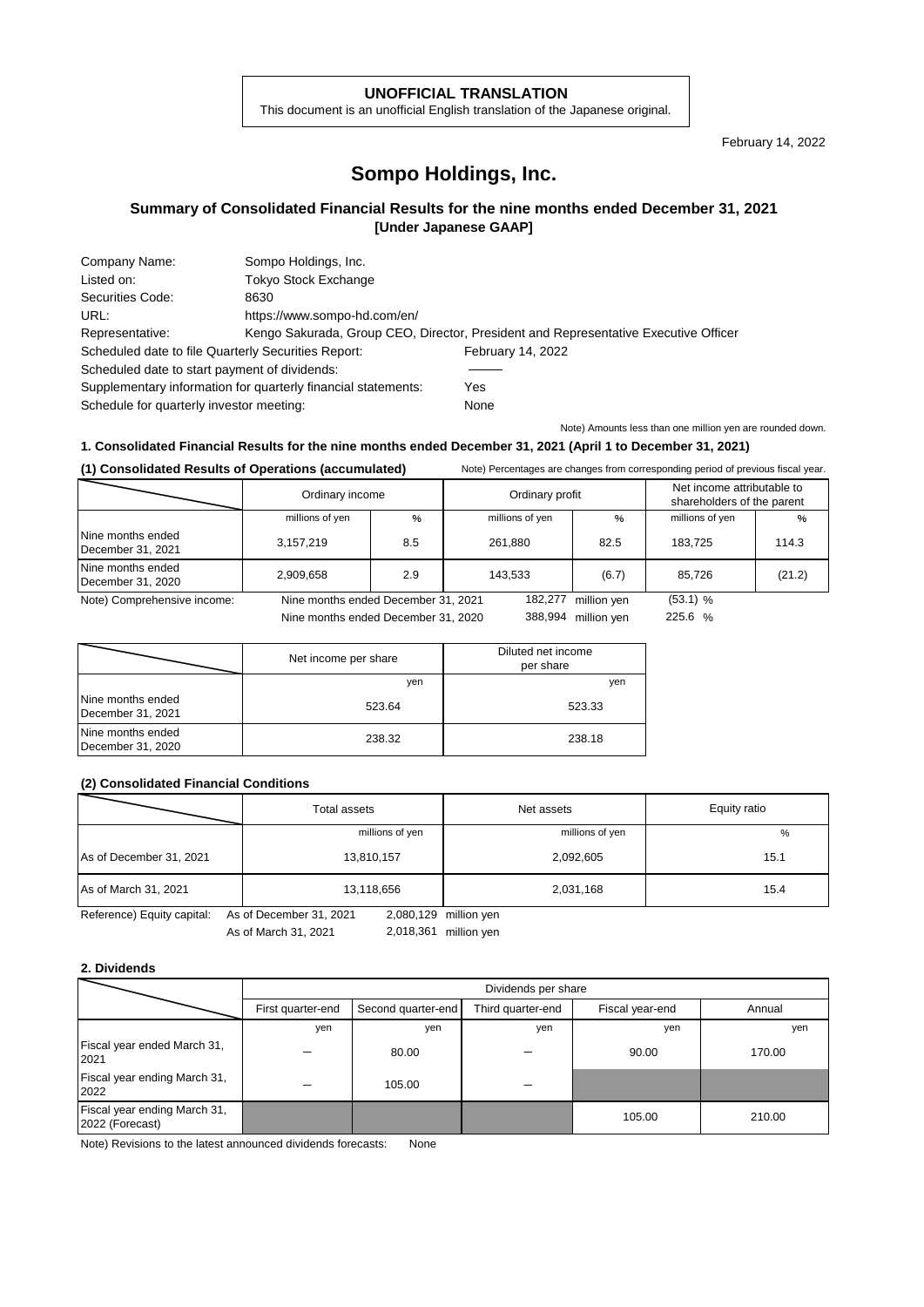#### **3. Forecasts of Consolidated Financial Results for the fiscal year ending March 31, 2022 (April 1, 2021 to March 31, 2022)**

Note) Percentages are changes from previous fiscal year.

|                  | Ordinary profit |      | Net income<br>attributable to shareholders of the parent |      | Net income<br>per share |
|------------------|-----------------|------|----------------------------------------------------------|------|-------------------------|
|                  | millions of yen | $\%$ | millions of yen                                          | %    | yen                     |
| <b>Full year</b> | 267.000         | 24.1 | 178.000                                                  | 24.9 | 510.50                  |

Note) Revisions to the latest announced forecasts of financial results: None

#### **(Notes)**

(1) Changes in significant subsidiaries during the nine months ended December 31, 2021 (changes in specified subsidiaries resulting in changes in the scope of consolidation): None

(2) Application of accounting methods used specifically for the preparation of the quarterly consolidated financial statements: Yes

- (3) Changes in accounting policies, changes in accounting estimations, and retrospective restatements
	- (a) Changes in accounting policies due to revisions to accounting standards, etc.: Yes

| (b) Changes in accounting policies due to reasons other than the above: | None |
|-------------------------------------------------------------------------|------|
| (c) Changes in accounting estimations:                                  | None |
| (d) Retrospective restatements:                                         | None |

(4) Number of shares outstanding (Common stock):

|  | (a) Total shares outstanding including treasury stock: |  |  |
|--|--------------------------------------------------------|--|--|
|  |                                                        |  |  |

| As of December 31, 2021                     | 347,698,689 shares |  |
|---------------------------------------------|--------------------|--|
| As of March 31, 2021                        | 373,330,489 shares |  |
| (b) Treasury stock:                         |                    |  |
| As of December 31, 2021                     | 2,599,114 shares   |  |
| As of March 31, 2021                        | 18,373,946 shares  |  |
| (c) Average number of shares outstanding:   |                    |  |
| For the nine months ended December 31, 2021 | 350,860,324 shares |  |
| For the nine months ended December 31, 2020 | 359,701,434 shares |  |

### **(Expression of implementation status of quarterly review procedures)**

This summary is not subject to quarterly reviews by a certified public accountant or an incorporated accounting firm.

#### **(Notes for using forecasts of financial results, etc.)**

The forecasts included in this document are based on the currently available information and certain assumptions that we believe reasonable. Accordingly, the actual results, etc. may differ materially from those projected herein depending on various factors.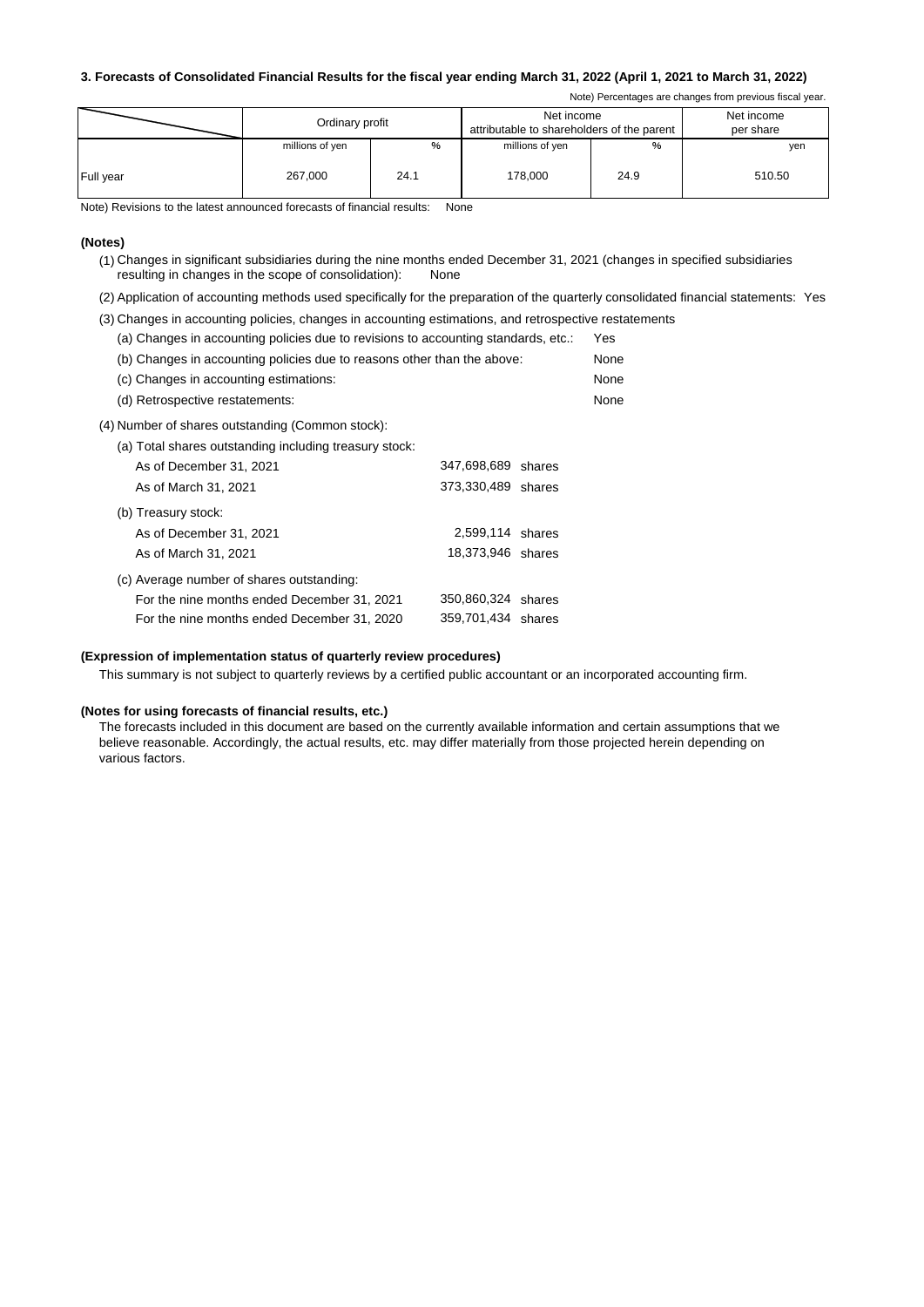# **Quarterly Consolidated Financial Statements and Major Notes**

(1) Quarterly Consolidated Balance Sheet

|                                                     |                      | (Millions of yen)       |
|-----------------------------------------------------|----------------------|-------------------------|
|                                                     | As of March 31, 2021 | As of December 31, 2021 |
| Assets:                                             |                      |                         |
| Cash and deposits                                   | 1,068,985            | 1,153,210               |
| Receivables under resale agreements                 | 59,999               | 59,999                  |
| Monetary receivables bought                         | 21,700               | 20,210                  |
| Money trusts                                        | 27,698               | 19,038                  |
| <b>Securities</b>                                   | 9,036,200            | 9,451,159               |
| Loans                                               | 639,631              | 562,946                 |
| Tangible fixed assets                               | 362,195              | 358,085                 |
| Intangible fixed assets                             | 422,238              | 427,675                 |
| Other assets                                        | 1,481,467            | 1,752,215               |
| Net defined benefit asset                           | 83                   | 116                     |
| Deferred tax assets                                 | 6,652                | 14,213                  |
| Allowance for possible credit losses                | (8, 196)             | (8, 712)                |
| <b>Total assets</b>                                 | 13,118,656           | 13,810,157              |
| Liabilities:                                        |                      |                         |
| Underwriting funds:                                 | 8,891,259            | 9,401,061               |
| Reserve for outstanding losses and claims           | 1,646,818            | 1,907,966               |
| <b>Underwriting reserves</b>                        | 7,244,440            | 7,493,094               |
| Corporate bonds                                     | 529,591              | 537,012                 |
| <b>Other liabilities</b>                            | 1,380,322            | 1,515,214               |
| Net defined benefit liability                       | 80,497               | 85,647                  |
| Reserve for retirement benefits to directors        | 35                   | 31                      |
| Reserve for bonus payments                          | 30,421               | 18,060                  |
| Reserve for bonus payments to directors             | 1,083                | 196                     |
| Reserve for stocks payments                         | 1,953                | 2,401                   |
| Reserves under the special laws:                    | 100,212              | 103,973                 |
| Reserve for price fluctuation                       | 100,212              | 103,973                 |
| Deferred tax liabilities                            | 72,109               | 53,954                  |
| <b>Total liabilities</b>                            | 11,087,487           | 11,717,552              |
| Net assets:                                         |                      |                         |
| Shareholders' equity:                               |                      |                         |
| Common stock                                        | 100,045              | 100,045                 |
| Capital surplus                                     | 244,060              | 134,971                 |
| Retained earnings                                   | 876,066              | 986,992                 |
| Treasury stock                                      | (73, 772)            | (11, 612)               |
| Total shareholders' equity                          | 1,146,399            | 1,210,397               |
| Accumulated other comprehensive income:             |                      |                         |
| Unrealized gains and losses on securities available |                      |                         |
| for sale                                            | 997,904              | 938,723                 |
| Deferred gains and losses on hedges                 | 4,406                | 3,564                   |
| Foreign currency translation adjustments            | (141, 211)           | (83, 520)               |
| Remeasurements of defined benefit plans             | 10,862               | 10,965                  |
| Total accumulated other comprehensive income        | 871,961              | 869,732                 |
| Stock acquisition rights                            | 467                  | 460                     |
| Non-controlling interests                           | 12,340               | 12,015                  |
| Total net assets                                    | 2,031,168            | 2,092,605               |
| Total liabilities and net assets                    | 13,118,656           | 13,810,157              |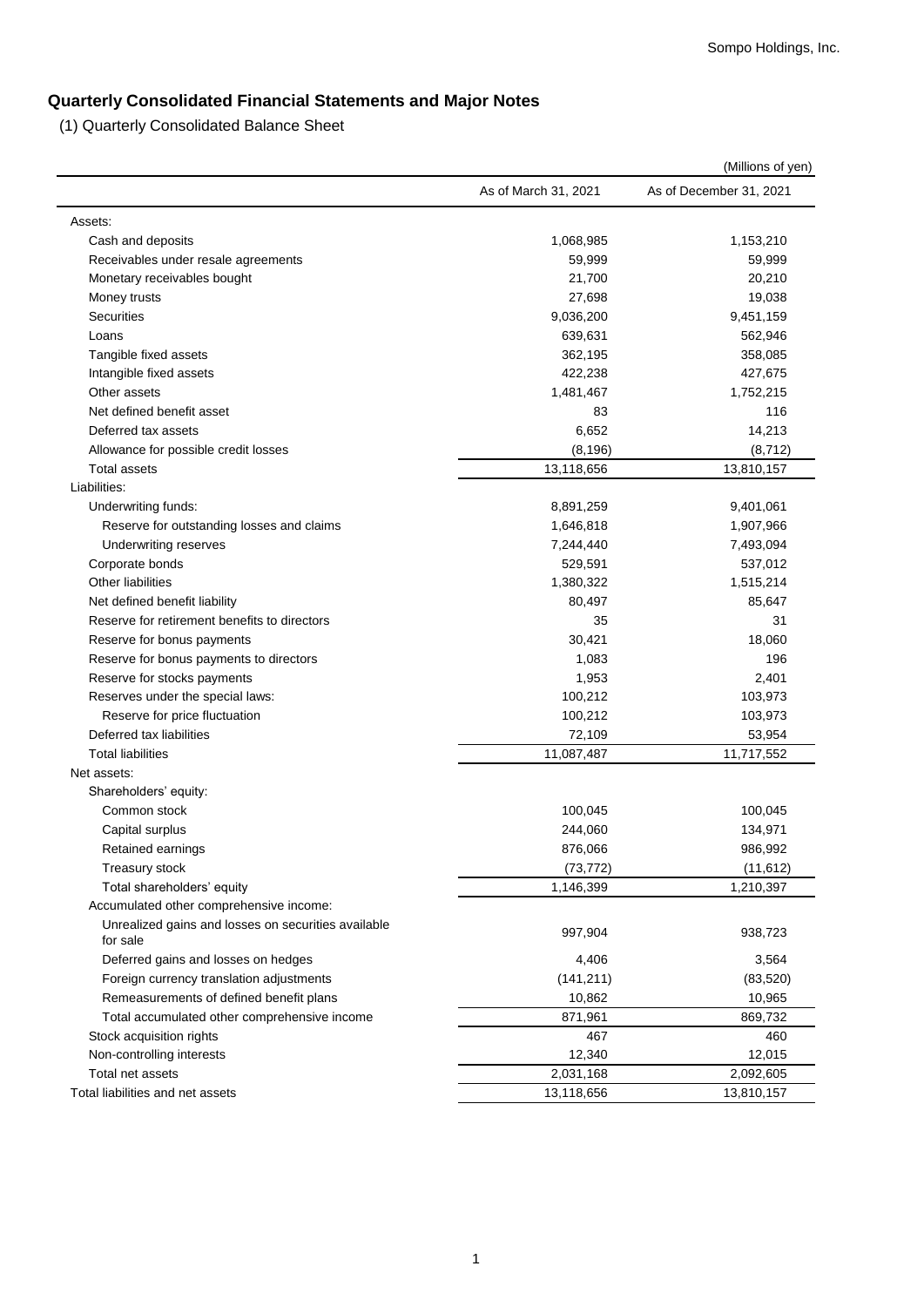(2) Quarterly Consolidated Statement of Income and Quarterly Consolidated Statement of Comprehensive Income Quarterly Consolidated Statement of Income

Nine months ended December 31, 2021

|                                                                           |                    | (Millions of yen)  |
|---------------------------------------------------------------------------|--------------------|--------------------|
|                                                                           | Nine months ended  | Nine months ended  |
|                                                                           | December 31, 2020  | December 31, 2021  |
|                                                                           | (April 1 to        | (April 1 to        |
|                                                                           | December 31, 2020) | December 31, 2021) |
| Ordinary income:                                                          | 2,909,658          | 3,157,219          |
| Underwriting income:                                                      | 2,621,231          | 2,782,141          |
| Net premiums written                                                      | 2,264,604          | 2,455,120          |
| Deposits of premiums by policyholders                                     | 75,028             | 63,340             |
| Interest and dividend income on deposits of premiums, etc.                | 25,118             | 22,453             |
| Life insurance premiums written                                           | 253,787            | 238,521            |
| Investment income:                                                        | 171,023            | 250,957            |
| Interest and dividend income                                              | 130,613            | 160,876            |
| Investment gains on money trusts                                          | 2,355              | 1,233              |
| Investment gains on trading securities                                    | 1,103              | 1,133              |
| Gains on sales of securities                                              | 47,854             | 93,087             |
| Transfer of interest and dividend income on deposits of<br>premiums, etc. | (25, 118)          | (22, 453)          |
| Other ordinary income                                                     | 117,403            | 124,120            |
| Ordinary expenses:                                                        | 2,766,124          | 2,895,338          |
| Underwriting expenses:                                                    | 2,226,835          | 2,354,679          |
| Net claims paid                                                           | 1,120,825          | 1,144,228          |
| Loss adjustment expenses                                                  | 95,620             | 97,419             |
| Net commissions and brokerage fees                                        | 411,161            | 464,967            |
| Maturity refunds to policyholders                                         | 146,424            | 139,045            |
| Life insurance claims paid and other payments                             | 70,017             | 73,625             |
| Provision for reserve for outstanding losses and claims                   | 92,012             | 211,097            |
| Provision for underwriting reserves                                       | 288,403            | 220,785            |
| Investment expenses:                                                      | 44,873             | 13,958             |
| Investment losses on money trusts                                         | 8                  | 46                 |
| Losses on sales of securities                                             | 7,429              | 4,175              |
| Impairment losses on securities                                           | 10,857             | 5,539              |
| Operating, general and administrative expenses                            | 394,619            | 420,013            |
| Other ordinary expenses:                                                  | 99,795             | 106,686            |
| Interest paid                                                             | 10,460             | 11,138             |
| Ordinary profit                                                           | 143,533            | 261,880            |
| Extraordinary gains:                                                      | 4,799              | 2,180              |
| Gains on disposal of fixed assets                                         | 4,799              | 2,180              |
| Extraordinary losses:                                                     | 17,850             | 4,935              |
| Losses on disposal of fixed assets                                        | 1,292              | 1,174              |
| Impairment losses                                                         | 10,377             |                    |
| Provision for reserves under the special laws:                            | 3,554              | 3,760              |
| Provision for reserve for price fluctuation                               | 3,554              | 3,760              |
| Other extraordinary losses                                                | 2,626              |                    |
| Net income before income taxes                                            | 130,482            | 259,126            |
| Income taxes and deferred income taxes                                    | 44,500             | 73,864             |
| Net income                                                                | 85,981             | 185,262            |
| Net income attributable to non-controlling shareholders                   | 255                | 1,536              |
| Net income attributable to shareholders of the parent                     | 85,726             | 183,725            |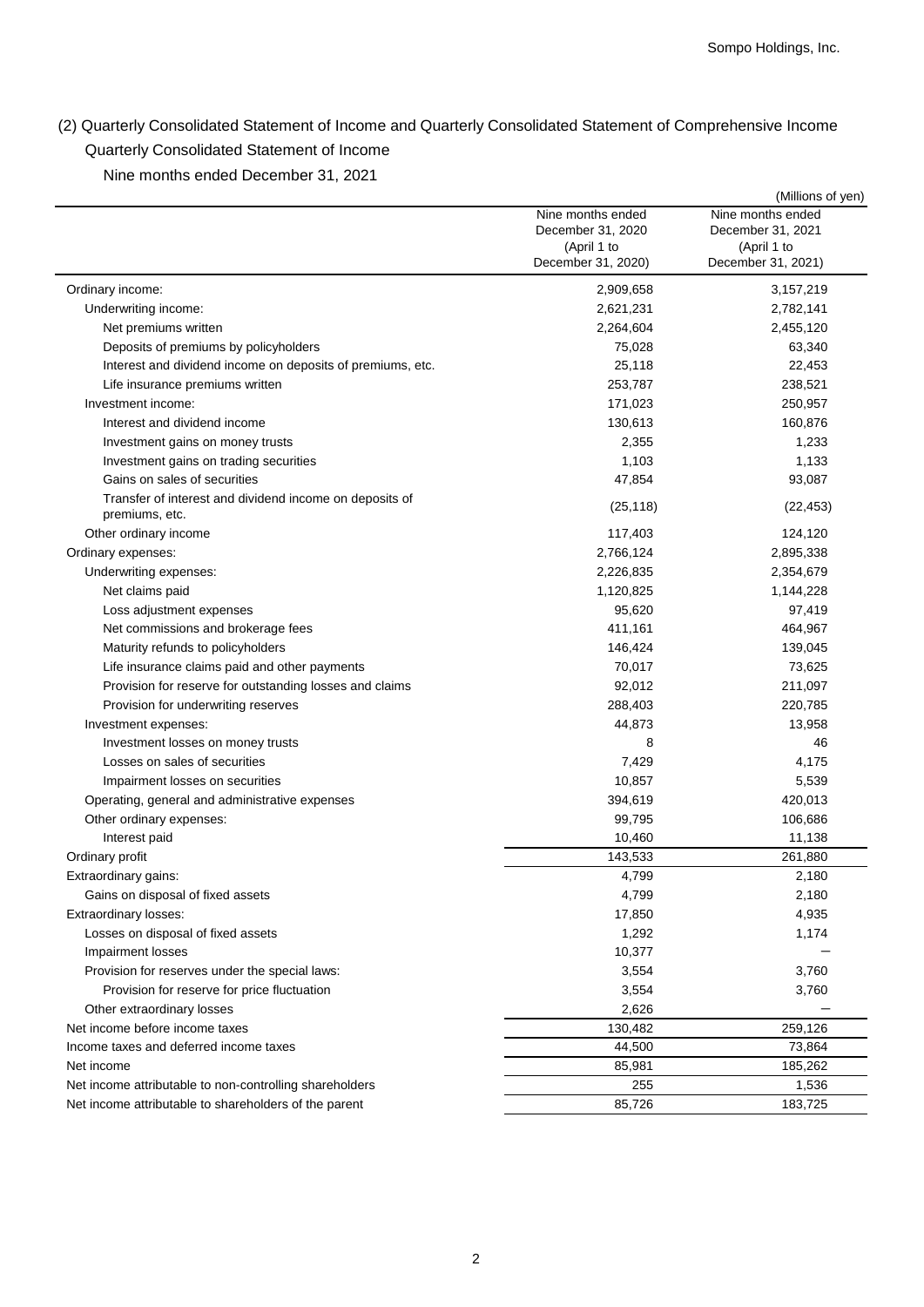# Quarterly Consolidated Statement of Comprehensive Income

Nine months ended December 31, 2021

|                                                                                            |                    | (Millions of yen)  |
|--------------------------------------------------------------------------------------------|--------------------|--------------------|
|                                                                                            | Nine months ended  | Nine months ended  |
|                                                                                            | December 31, 2020  | December 31, 2021  |
|                                                                                            | (April 1 to        | (April 1 to        |
|                                                                                            | December 31, 2020) | December 31, 2021) |
| Net income                                                                                 | 85,981             | 185,262            |
| Other comprehensive income:                                                                |                    |                    |
| Unrealized gains and losses on securities available for sale                               | 351,128            | (59, 519)          |
| Deferred gains and losses on hedges                                                        | (1,062)            | (842)              |
| Foreign currency translation adjustments                                                   | (46, 896)          | 57,298             |
| Remeasurements of defined benefit plans                                                    | (214)              | 100                |
| Share of other comprehensive income of affiliates accounted for<br>under the equity method | 57                 | (21)               |
| Total other comprehensive income                                                           | 303,012            | (2,984)            |
| Comprehensive income                                                                       | 388,994            | 182,277            |
| (Comprehensive income attributable to)                                                     |                    |                    |
| Comprehensive income attributable to shareholders of the parent                            | 388,779            | 181,496            |
| Comprehensive income attributable to non-controlling<br>shareholders                       | 214                | 781                |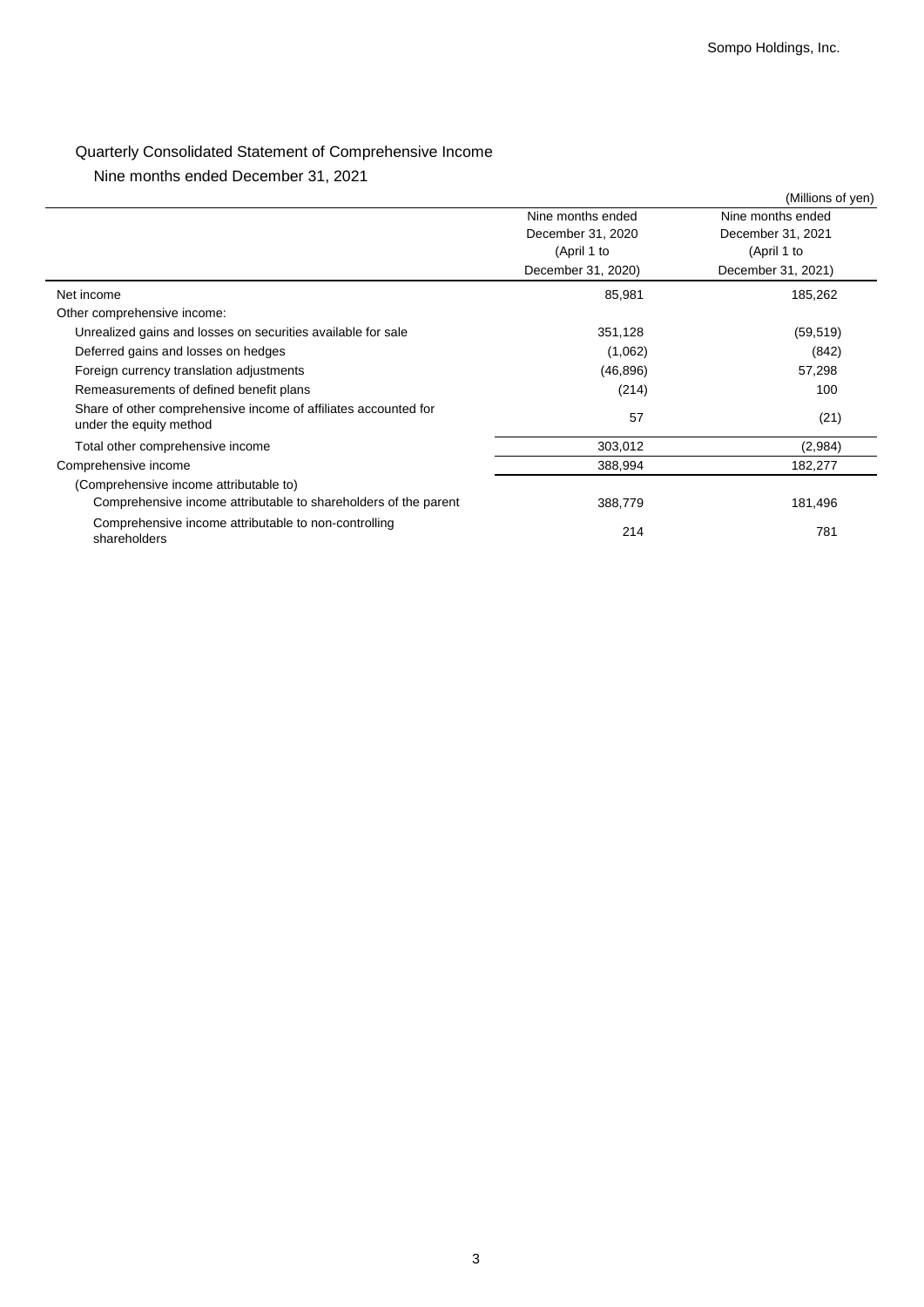## (3) Notes on Going-Concern Assumption

None.

## (4) Notes on Significant Changes in Shareholders' Equity

On November 30, 2021, the Company cancelled its treasury stock of 25,631,800 shares in accordance with the resolution approved at the Board Meeting held on November 19, 2021. As a result, the balances of capital surplus and treasury stock as of December 31, 2021 were 134,971 million yen and 11,612 million yen respectively, with decreases of 109,087 million yen for the nine months ended December 31, 2021.

(5) Application of Accounting Methods Used Specifically for the Preparation of the Quarterly Consolidated Financial Statements

Income tax expenses are calculated by multiplying net income before income taxes by an estimated effective tax rate, which is a reasonable estimate of the effective tax rate after applying tax effect accounting to net income before income taxes for the fiscal year that includes this third quarter. However, if the use of this estimated effective tax rate produces significantly unreasonable results, income tax expenses are calculated by using the statutory effective tax rate.

(6) Changes in Accounting Policies, Changes in Accounting Estimations, and Retrospective Restatements

## (Changes in Accounting Policies)

1. Application of "Accounting Standard for Fair Value Measurement", etc.

The Company applied "Accounting Standard for Fair Value Measurement" (Accounting Standards Board of Japan (ASBJ) Statement No.30, July 4, 2019, hereinafter "Accounting Standard for Fair Value Measurement"), etc. from the beginning of the fiscal year 2021 and the Company is going to apply the new accounting policy specified in "Accounting Standard for Fair Value Measurement", etc. for the future in accordance with the transitional treatment based on Article 19 of "Accounting Standard for Fair Value Measurement" and Article 44- 2 of "Accounting Standard for Financial Instruments" (ASBJ Statement No.10, July 4, 2019).

In addition, the effect on Quarterly Consolidated Financial Statements is immaterial.

2. Application of "Accounting Standard for Revenue Recognition", etc.

The Company applied "Accounting Standard for Revenue Recognition" (ASBJ Statement No.29, March 31, 2020, hereinafter "Accounting Standard for Revenue Recognition"), etc. from the beginning of the fiscal year 2021 and recognizes the revenue as the amount expected to be entitled in exchange for goods or services when the promised goods or services transferred to the customers.

The Company hereby recognizes the revenue from the service for the nursing home residents, to which the Company previously recognized the revenue as the gross amount received from the customers, as the net amount that remains after deducting the amount to pay to the suppliers from the amount received from the customers regarding the transaction in which the SOMPO HOLDINGS's role is the agent.

The Company applies "Accounting Standard for Revenue Recognition", etc. in accordance with the transitional treatment based on the conditional clause of Article 84 of "Accounting Standard for Revenue Recognition."

In addition, the effect of application of the accounting standard on Quarterly Consolidated Financial Statements is immaterial.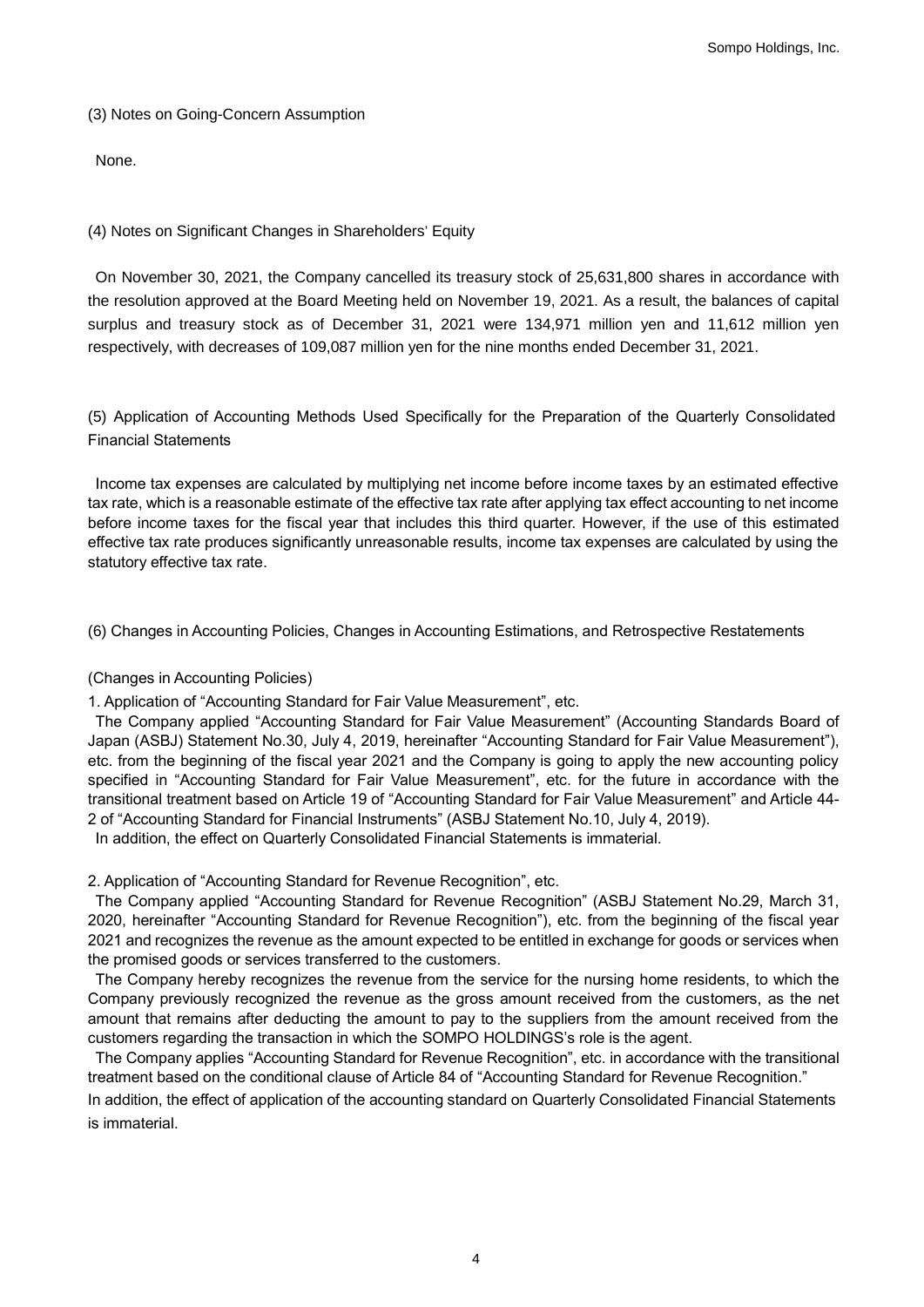# **Supplementary Information**

(1) Summary of Results of Operations (Consolidated)

|                                                         |                                        |                                        |                        | (Millions of yen) |
|---------------------------------------------------------|----------------------------------------|----------------------------------------|------------------------|-------------------|
|                                                         | Nine months ended<br>December 31, 2020 | Nine months ended<br>December 31, 2021 | Increase<br>(Decrease) | Rate of<br>change |
|                                                         | (April 1 to<br>December 31, 2020)      | (April 1 to<br>December 31, 2021)      |                        |                   |
| Ordinary income and expenses:                           |                                        |                                        |                        | $\%$              |
| Underwriting income:                                    | 2,621,231                              | 2,782,141                              | 160,910                | 6.1               |
| Net premiums written                                    | 2,264,604                              | 2,455,120                              | 190,515                | 8.4               |
| Deposits of premiums by policyholders                   | 75,028                                 | 63,340                                 | (11,688)               | (15.6)            |
| Life insurance premiums written                         | 253,787                                | 238,521                                | (15,266)               | (6.0)             |
| Underwriting expenses:                                  | 2,226,835                              | 2,354,679                              | 127,844                | 5.7               |
| Net claims paid                                         | 1,120,825                              | 1,144,228                              | 23,403                 | 2.1               |
| Loss adjustment expenses                                | 95,620                                 | 97,419                                 | 1,799                  | 1.9               |
| Net commissions and brokerage fees                      | 411,161                                | 464,967                                | 53,805                 | 13.1              |
| Maturity refunds to policyholders                       | 146,424                                | 139,045                                | (7, 379)               | (5.0)             |
| Life insurance claims paid and other payments           | 70,017                                 | 73,625                                 | 3,607                  | 5.2               |
| Provision for reserve for outstanding losses and claims | 92,012                                 | 211,097                                | 119,085                | 129.4             |
| Provision for underwriting reserves                     | 288,403                                | 220,785                                | (67, 617)              | (23.4)            |
| Investment income:                                      | 171,023                                | 250,957                                | 79,933                 | 46.7              |
| Interest and dividend income                            | 130,613                                | 160,876                                | 30,263                 | 23.2              |
| Gains on sales of securities                            | 47,854                                 | 93,087                                 | 45,232                 | 94.5              |
| Investment expenses:                                    | 44,873                                 | 13,958                                 | (30, 914)              | (68.9)            |
| Losses on sales of securities                           | 7,429                                  | 4,175                                  | (3,253)                | (43.8)            |
| Impairment losses on securities                         | 10,857                                 | 5,539                                  | (5, 317)               | (49.0)            |
| Operating, general and administrative expenses          | 394,619                                | 420,013                                | 25,394                 | 6.4               |
| Other ordinary income and expenses                      | 17,607                                 | 17,434                                 | (173)                  | (1.0)             |
| Ordinary profit                                         | 143,533                                | 261,880                                | 118,347                | 82.5              |
| Extraordinary gains and losses:                         |                                        |                                        |                        |                   |
| Extraordinary gains                                     | 4,799                                  | 2,180                                  | (2,618)                | (54.6)            |
| <b>Extraordinary losses</b>                             | 17,850                                 | 4,935                                  | (12, 914)              | (72.3)            |
| Extraordinary gains and losses                          | (13,050)                               | (2,754)                                | 10,296                 |                   |
| Net income before income taxes                          | 130,482                                | 259,126                                | 128,643                | 98.6              |
| Income taxes and deferred income taxes                  | 44,500                                 | 73,864                                 | 29,363                 | 66.0              |
| Net income                                              | 85,981                                 | 185,262                                | 99,280                 | 115.5             |
| Net income attributable to non-controlling interests    | 255                                    | 1,536                                  | 1,281                  | 502.4             |
| Net income attributable to shareholders of the parent   | 85.726                                 | 183.725                                | 97.998                 | 114.3             |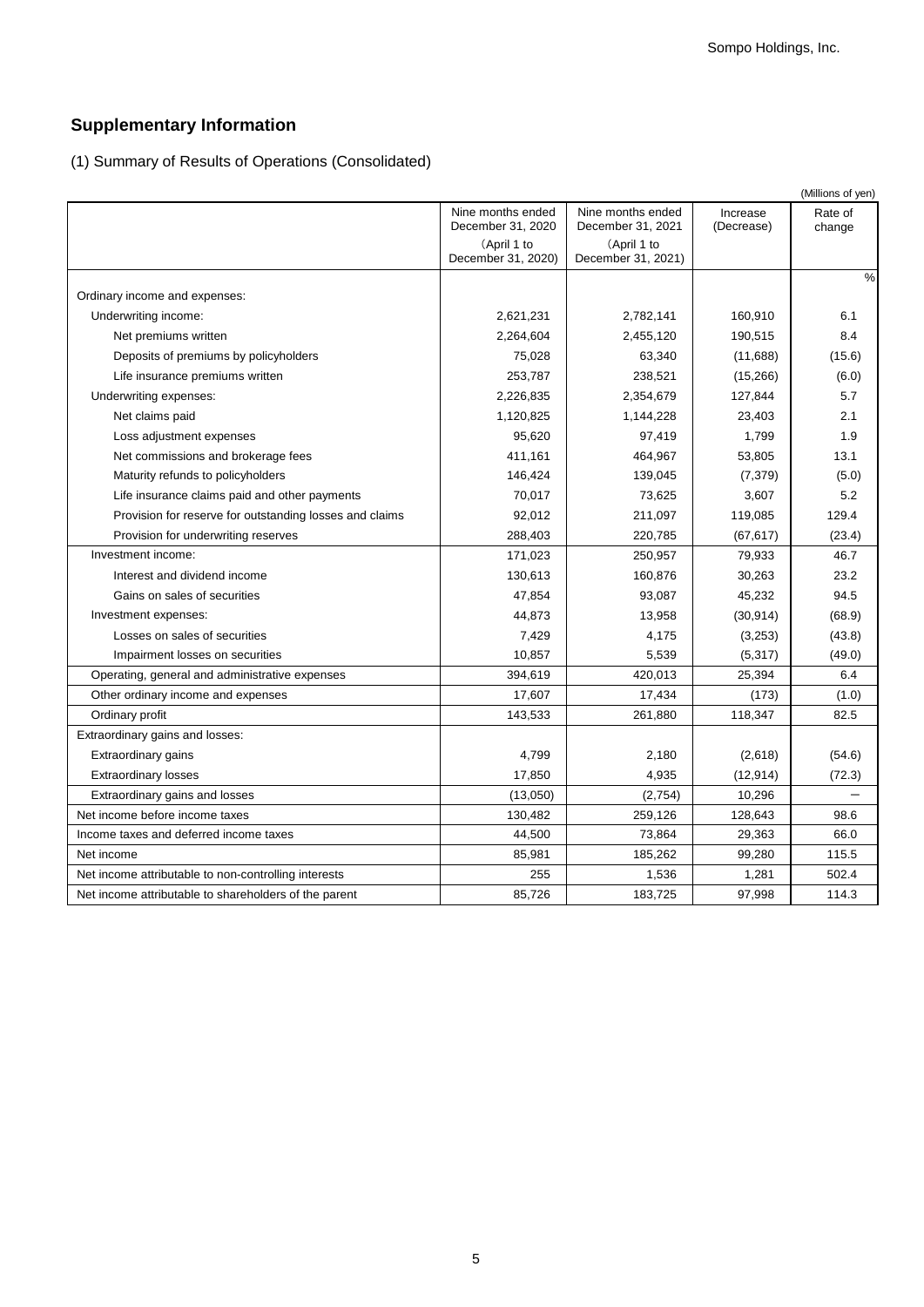## (2) Premiums Written and Claims Paid by Business Lines (Consolidated)

| Direct premiums written (including deposits of premiums by policyholders) |  |  |
|---------------------------------------------------------------------------|--|--|
|---------------------------------------------------------------------------|--|--|

| (Millions of yen)                         |                                                     |                                     |        |           |                                     |                   |
|-------------------------------------------|-----------------------------------------------------|-------------------------------------|--------|-----------|-------------------------------------|-------------------|
|                                           |                                                     | Nine months ended December 31, 2020 |        |           | Nine months ended December 31, 2021 |                   |
|                                           |                                                     | (April 1 to December 31, 2020)      |        |           | (April 1 to December 31, 2021)      |                   |
| <b>Business line</b>                      | % of total<br>Rate of<br>Amount<br>change<br>amount |                                     |        | Amount    | % of total<br>amount                | Rate of<br>change |
|                                           |                                                     | $\%$                                | %      |           | $\%$                                | %                 |
| Fire and allied insurance                 | 494,357                                             | 20.0                                | 12.7   | 523,902   | 19.0                                | 6.0               |
| Marine insurance                          | 67,381                                              | 2.7                                 | (2.1)  | 76,621    | 2.8                                 | 13.7              |
| Personal accident insurance               | 194,413                                             | 7.9                                 | (10.2) | 185,650   | 6.7                                 | (4.5)             |
| Voluntary automobile insurance            | 913,869                                             | 36.9                                | (0.5)  | 910,028   | 33.0                                | (0.4)             |
| Compulsory automobile liability insurance | 176,376                                             | 7.1                                 | (19.9) | 165,762   | 6.0                                 | (6.0)             |
| <b>Others</b>                             | 629,141                                             | 25.4                                | 9.2    | 898,659   | 32.6                                | 42.8              |
| Total                                     | 2,475,540                                           | 100.0                               | 1.5    | 2,760,624 | 100.0                               | 11.5              |
| Deposits of premiums by policyholders     | 75,028                                              | 3.0                                 | (17.4) | 63,340    | 2.3                                 | (15.6)            |

Note) The above figures represent amounts after offsetting internal transactions among segments.

#### Net premiums written

|                                           |                                                     |                                     |        |           |                                     | (Millions of yen) |
|-------------------------------------------|-----------------------------------------------------|-------------------------------------|--------|-----------|-------------------------------------|-------------------|
|                                           |                                                     | Nine months ended December 31, 2020 |        |           | Nine months ended December 31, 2021 |                   |
|                                           |                                                     | (April 1 to December 31, 2020)      |        |           | (April 1 to December 31, 2021)      |                   |
| <b>Business line</b>                      | % of total<br>Rate of<br>Amount<br>change<br>amount |                                     |        | Amount    | % of total<br>amount                | Rate of<br>change |
|                                           |                                                     | %<br>%                              |        |           | $\%$                                | %                 |
| Fire and allied insurance                 | 364,779                                             | 16.1                                | 15.1   | 403,734   | 16.4                                | 10.7              |
| Marine insurance                          | 65,527                                              | 2.9                                 | (1.2)  | 69,687    | 2.8                                 | 6.3               |
| Personal accident insurance               | 120,483                                             | 5.3                                 | (10.6) | 121,114   | 4.9                                 | 0.5               |
| Voluntary automobile insurance            | 913,960                                             | 40.4                                | 0.3    | 908.766   | 37.0                                | (0.6)             |
| Compulsory automobile liability insurance | 179,580                                             | 7.9                                 | (16.0) | 166,184   | 6.8                                 | (7.5)             |
| Others                                    | 620,272                                             | 27.4                                | 23.1   | 785,632   | 32.0                                | 26.7              |
| Total                                     | 2,264,604                                           | 100.0                               | 5.5    | 2,455,120 | 100.0                               | 8.4               |

Note) The above figures represent amounts after offsetting internal transactions among segments.

### Net claims paid

|                                           |                                                     |                                     |        |           |                                     | (Millions of yen) |
|-------------------------------------------|-----------------------------------------------------|-------------------------------------|--------|-----------|-------------------------------------|-------------------|
|                                           |                                                     | Nine months ended December 31, 2020 |        |           | Nine months ended December 31, 2021 |                   |
|                                           |                                                     | (April 1 to December 31, 2020)      |        |           | (April 1 to December 31, 2021)      |                   |
| <b>Business line</b>                      | % of total<br>Rate of<br>Amount<br>change<br>amount |                                     |        | Amount    | % of total<br>amount                | Rate of<br>change |
|                                           |                                                     | $\%$<br>%                           |        |           | $\%$                                | %                 |
| Fire and allied insurance                 | 204,253                                             | 18.2                                | (10.6) | 230,175   | 20.1                                | 12.7              |
| Marine insurance                          | 33,963                                              | 3.0                                 | (2.4)  | 32,256    | 2.8                                 | (5.0)             |
| Personal accident insurance               | 55,124                                              | 4.9                                 | (18.0) | 53,362    | 4.7                                 | (3.2)             |
| Voluntary automobile insurance            | 440,303                                             | 39.3                                | (11.3) | 453,380   | 39.6                                | 3.0               |
| Compulsory automobile liability insurance | 133,309                                             | 11.9                                | (9.0)  | 120,655   | 10.5                                | (9.5)             |
| Others                                    | 253,870                                             | 22.7                                | 4.0    | 254,398   | 22.2                                | 0.2               |
| Total                                     | 1,120,825                                           | 100.0                               | (7.9)  | 1,144,228 | 100.0                               | 2.1               |

Note) The above figures represent amounts after offsetting internal transactions among segments.